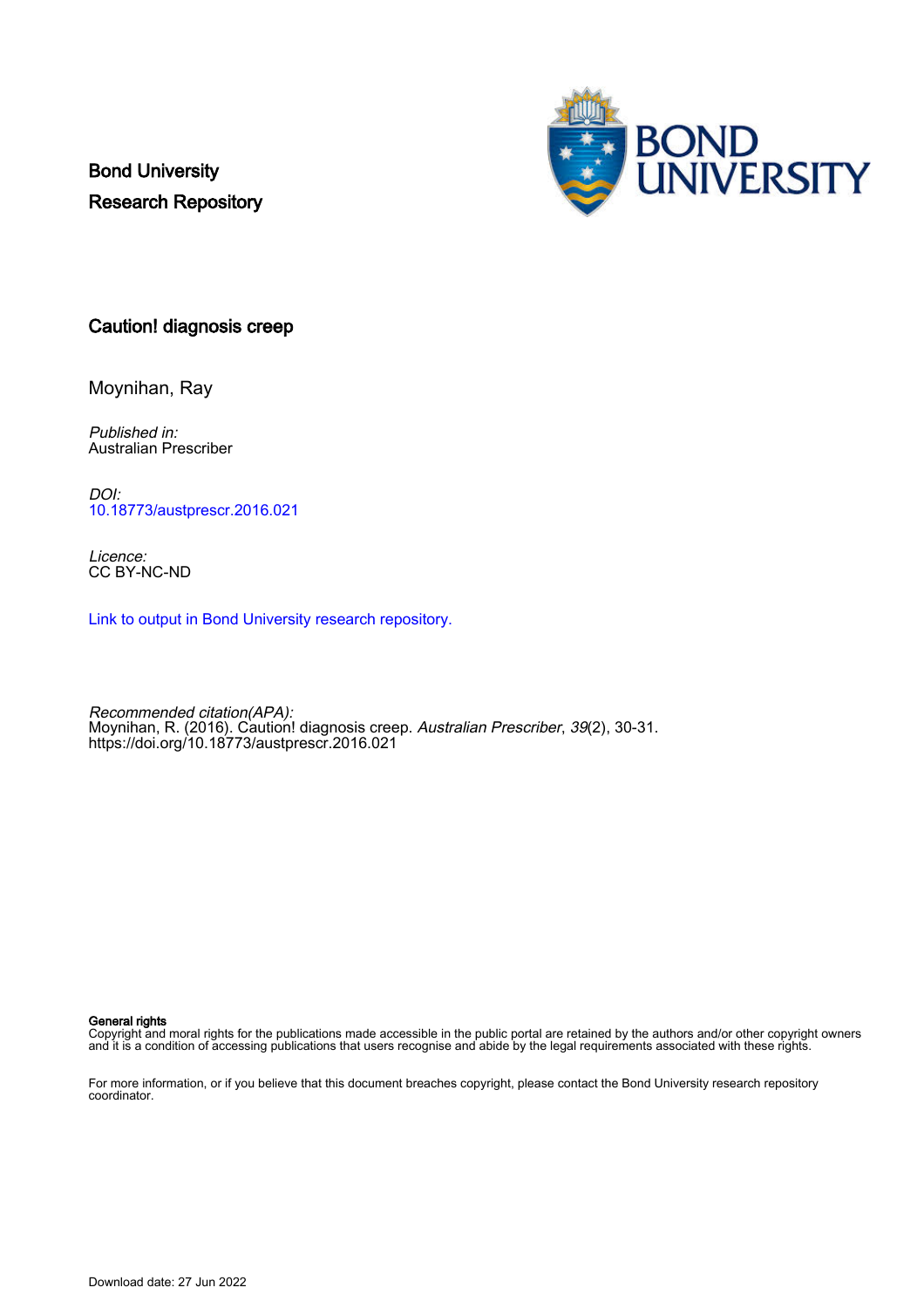# Caution! Diagnosis creep

#### **Ray Moynihan**

Senior research fellow Centre for Research in Evidence-Based Practice Bond University Queensland

#### Key words

conflict of interest, drug industry, guidelines, overdiagnosis

*Aust Prescr 2016;39:30–1* http:/[/dx.doi.org/10.18773/](http://dx.doi.org/10.18773/austprescr.2016.021) [austprescr.2016.021](http://dx.doi.org/10.18773/austprescr.2016.021)

Twenty years ago British GP Iona Heath observed that one of the key roles of the GP was to help protect people from the unnecessary diagnosis of disease.<sup>1</sup> Perhaps the biggest challenge for doctors who take that role seriously comes from expanding disease definitions. The current definition of 'chronic kidney disease' labels 10% of the adult population as having the condition.2 New criteria almost triple the number of pregnant women labelled as having gestational diabetes.3 Thresholds defining attention deficit hyperactivity disorder continue to fall, meaning more children and adults will be diagnosed.4

We are labelling more and more healthy people as sick and building bigger potential markets for those selling medicines. For some of the newly labelled patients there will no doubt be benefits, but for others with mild problems or at very low risk of illness, a diagnosis can bring more harm than good, leading to overtreatment and wasting precious resources that could be better directed to those in genuine need.

The process of broadening definitions can be described as 'diagnosis creep' and often results from guidelines prepared by expert panels. In 2013

colleagues and I analysed recent changes made by expert panels to the definitions of 14 common conditions, including hypertension, depression and Alzheimer's disease.<sup>5</sup> Of 16 publications from the panels, only one proposed a narrower definition, for five the impacts were unclear, and 10 proposed an expanded definition - pre-diseases were created, thresholds were lowered, or diagnostic processes changed to enable earlier diagnosis. In no case did a panel rigorously investigate and report on the potential danger that some people may be caught unnecessarily by the newly widened definitions. Among the panels that disclosed competing interests, 75% of panel members had multiple financial ties to a median of seven drug companies each. These members were paid by companies for activities like speaking, consulting, advising or researching. This is in direct contrast to recommendations from organisations like the US Institute of Medicine for more independence among those who write quidelines.<sup>6</sup>

For instance, among the blood pressure guideline panel that in 2003 created 'pre-hypertension', 80% of members disclosed ties to 12 companies each.<sup>5</sup> Eight of the 11 members had financial ties to pharmaceutical companies that sold drugs for hypertension.

Over half of the members of the 2011 joint US National Institute on Aging – Alzheimer's Association panel that described 'pre-dementia' and defined 'preclinical' Alzheimer's disease had financial ties to a median of five companies.<sup>5</sup> Similarly for the 2012 psychiatric panels, which widened the definitions of depression and attention deficit hyperactivity disorder, over half disclosed links to companies, including those that could directly benefit from expanded patient populations.<sup>5</sup>

The decisions made by these heavily conflicted panels are not abstract academic exercises. They ultimately influence whether or not an individual is labelled as 'diseased', changing their life's narrative. Moreover, decisions that expand patient populations profoundly affect where we spend our health resources.

Health professionals should be more aware, and patients and the public better informed, about the controversy surrounding many contemporary definitions of disease. Diagnostic criteria are not set in stone – they are regularly changed, often with the best of intentions, but are also often rigorously challenged because of the potential for unintended

## **From the Editor**



NPS MedicineWise, the publisher of *Australian Prescriber*, has decided to cease publication of the journal in print. In addition, the journal's website australianprescriber.com, established in 1996, will be replaced by a new website hosted by NPS MedicineWise. The *Australian Prescriber* team would like to thank Greg Buchberger (GBI Creative) who has been the journal's webmaster for over a decade. In future, health professionals who wish to continue to

read *Australian Prescriber* need to register at [nps.org.au/australianprescriber.](http://www.nps.org.au/australianprescriber)

This penultimate issue of the printed *Australian Prescriber* has a focus on osteoporosis. Angela Sheu and Terry Diamond discuss diagnosis, while Akhil Gupta and Lyn March review its management. Chris Daly describes the dental problems that can result from the treatment of osteoporosis.

While relatively few patients with minimal trauma fractures are investigated for osteoporosis, in other conditions there is overdiagnosis. Ray Moynihan discusses this diagnosis creep.

Borderline personality disorder is often undetected. While management can be challenging, Andrew Chanen and Katherine Thompson tell us that drugs are not first-line therapy.

Managing menstrual problems in women with intellectual disability may also seem challenging, but Jane Tracy, Sonia Grover and Sandra Macgibbon provide helpful advice. The approach to management should be the same as it is in other women.